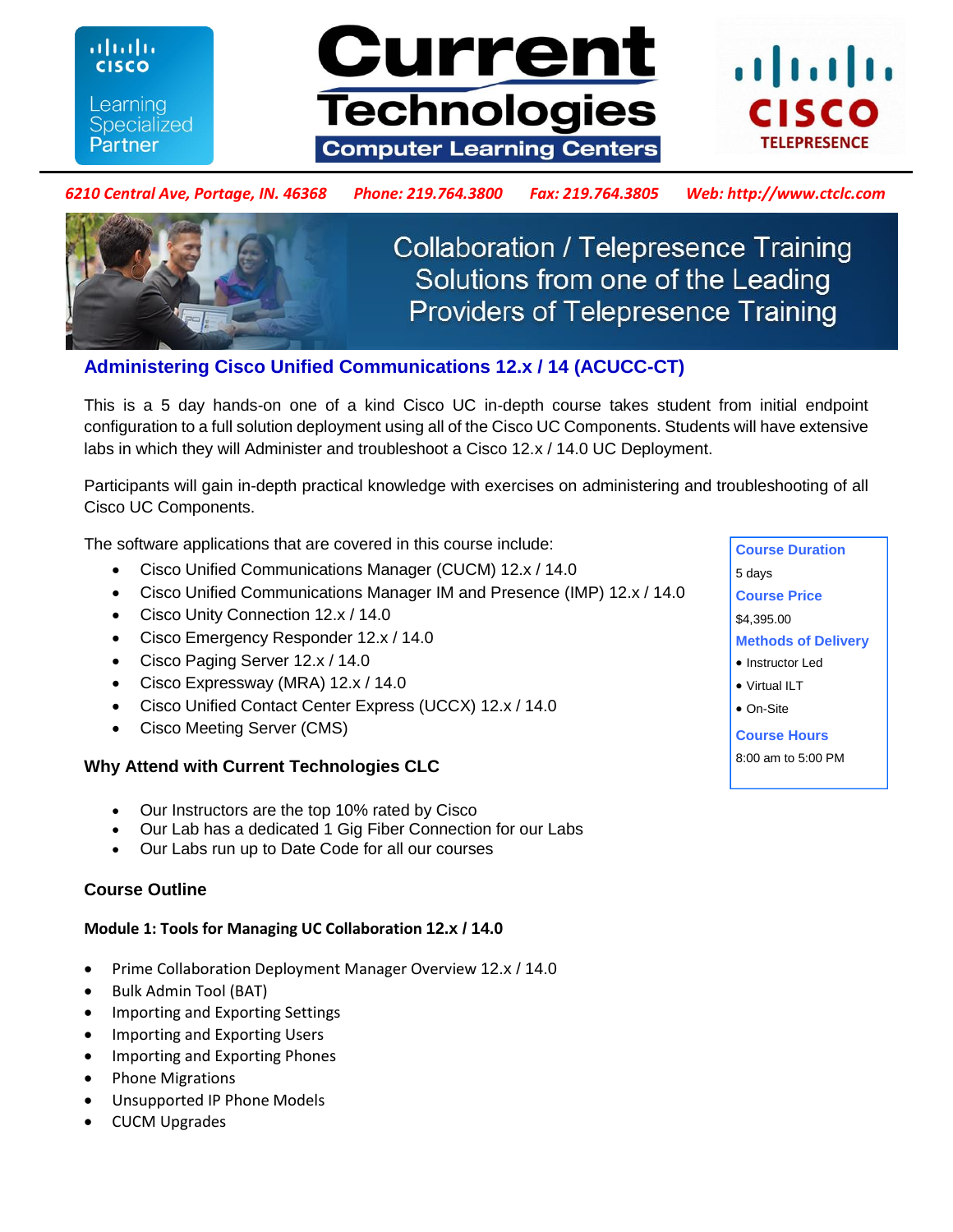Current Technologies CLC

Loading COP Files

#### **Module 2: Unified Communication Manager 12.x / 14.0**

- Cisco Smart Licensing
- Cisco Unified Communication Manager Overview
- Cisco UCM Configuration
- Redundancy
- **•** Services
- **•** Service Parameters
- **•** Enterprises Parameters
- User Configuration
- LDAP Integration
	- o Synchronization
	- o Authentication
	- o Attribute Mapping
	- o Filters
- Endpoint Configuration
- Creating and Modifying Phone and Configuration
- Call Routing
- Implementing Calling Privileges
- Partitions and CSSs Configuration
- Implementing Extension Mobility
- Media Resources
- Cisco Meeting Server
- **•** Troubleshooting UCM Features
- CAR (CDR Accounting and Reporting) Tool
- Reports
- Dialed Number Analyzer
- RTMT
- Log Collection
- Use RTMT to View Performance Counters
- **•** Troubleshooting Common Endpoint Registration Issues
- Disaster Recovery System
- Remote Site Redundancy

#### **Module 3: Gateway**

- **•** Gateway Overview
- Cisco H323 Gateways
- Cisco MGCP Gateways
- Cisco IOS SIP Gateways
- **•** Troubleshooting IOS Gateways

#### **Module 4: Cisco Emergency Responder (CER) 12.x / 14.0**

- CER Overview
- **•** Emergency Notifications
- CER Redundancy and Clustering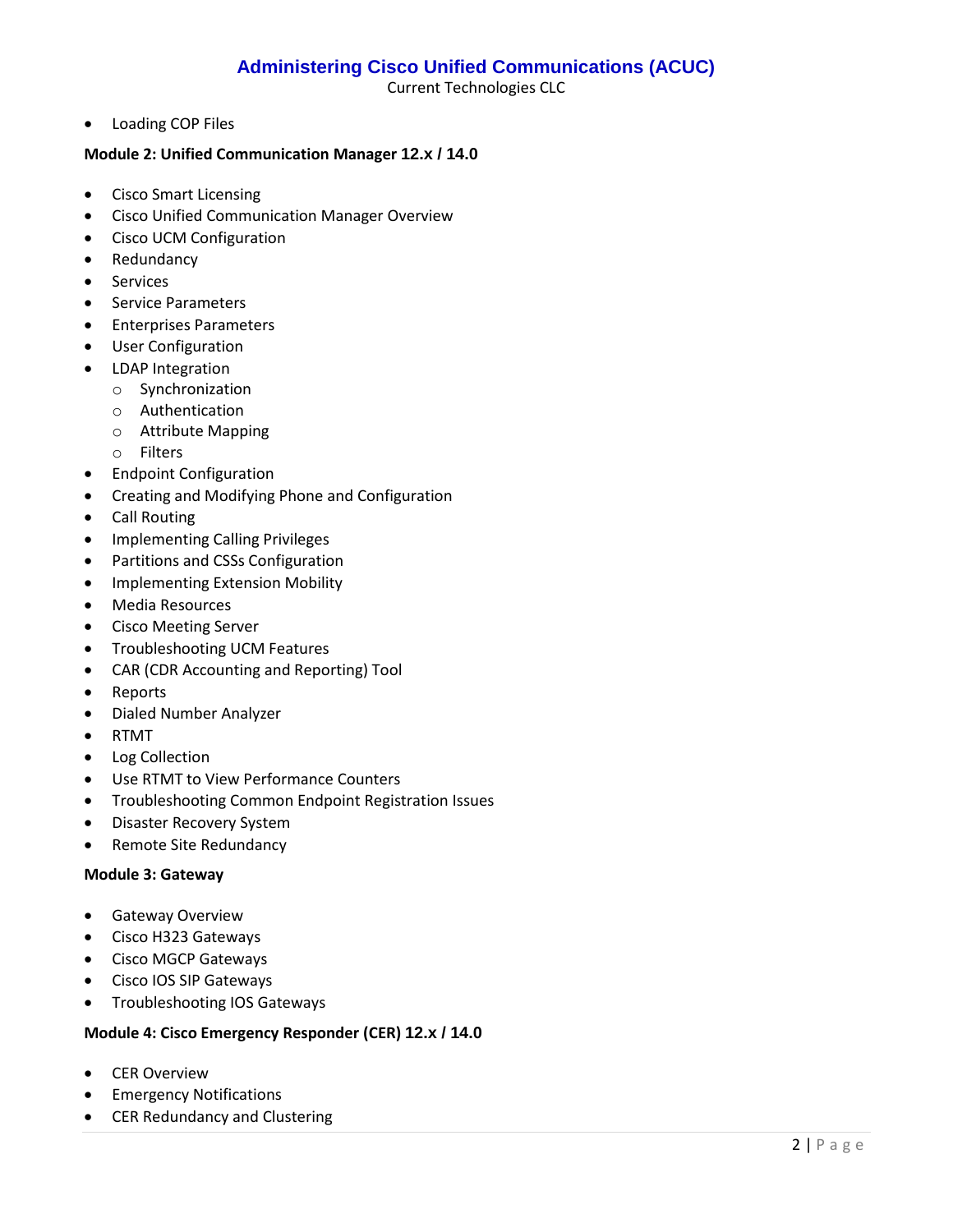Current Technologies CLC

- Integration with CUCM
- Cisco Emergency Responder Administration Interfaces
- Configuring Users and Role-Based System Access
- **•** Configuring Cisco Emergency Responder
- Notification by IP Subnet
- SNMP Overview
- Adding new switches
- Notification by Switch Port

#### **Module 5: Cisco Unified Communications Mobile and Remote Access (MRA) 12.x / 14.0**

- MRA Overview
- Expressway Edge
- MRA Licensing
- MRA Components
- Certificates

#### **Module 6: Integrating Cisco Unified IM and Presence 12.x / 14.0**

- IM&P and Jabber Overview
- Configure Service Discovery
- DNS Record Requirements
- Install Cisco Jabber
- Cisco Jabber in Softphone Mode
- Set Up Cisco Jabber in Full UC Mode
- Integrating CUCM and IM&P
- Configuring CUCM Services for Jabber
- Troubleshooting Jabber

#### **Module 7: Integrating Cisco Unity Connection 12.x / 14.0**

- **•** Cisco Unity Connection Overview
- Cisco Unity Connection Integration Using SIP
- Cisco Unity Connection Call Handlers
- Configuring Search spaces and Partitions
- **•** Cisco Unity Connection Administration
- Cisco Unity Connection Integration Troubleshooting Tools
- RTMT
- Using Port Monitor to Troubleshoot Voice Mails
- Cisco Unity Audiotext Application
- Unified Messaging

#### **Module 8: Cisco Meeting Server (CMS)**

- Introduction to Cisco Meeting Server
- Configuring CMS
- Configuring Meetings with CMS
- Configuring Spaces with CMS
- Scheduling Meeting with TMS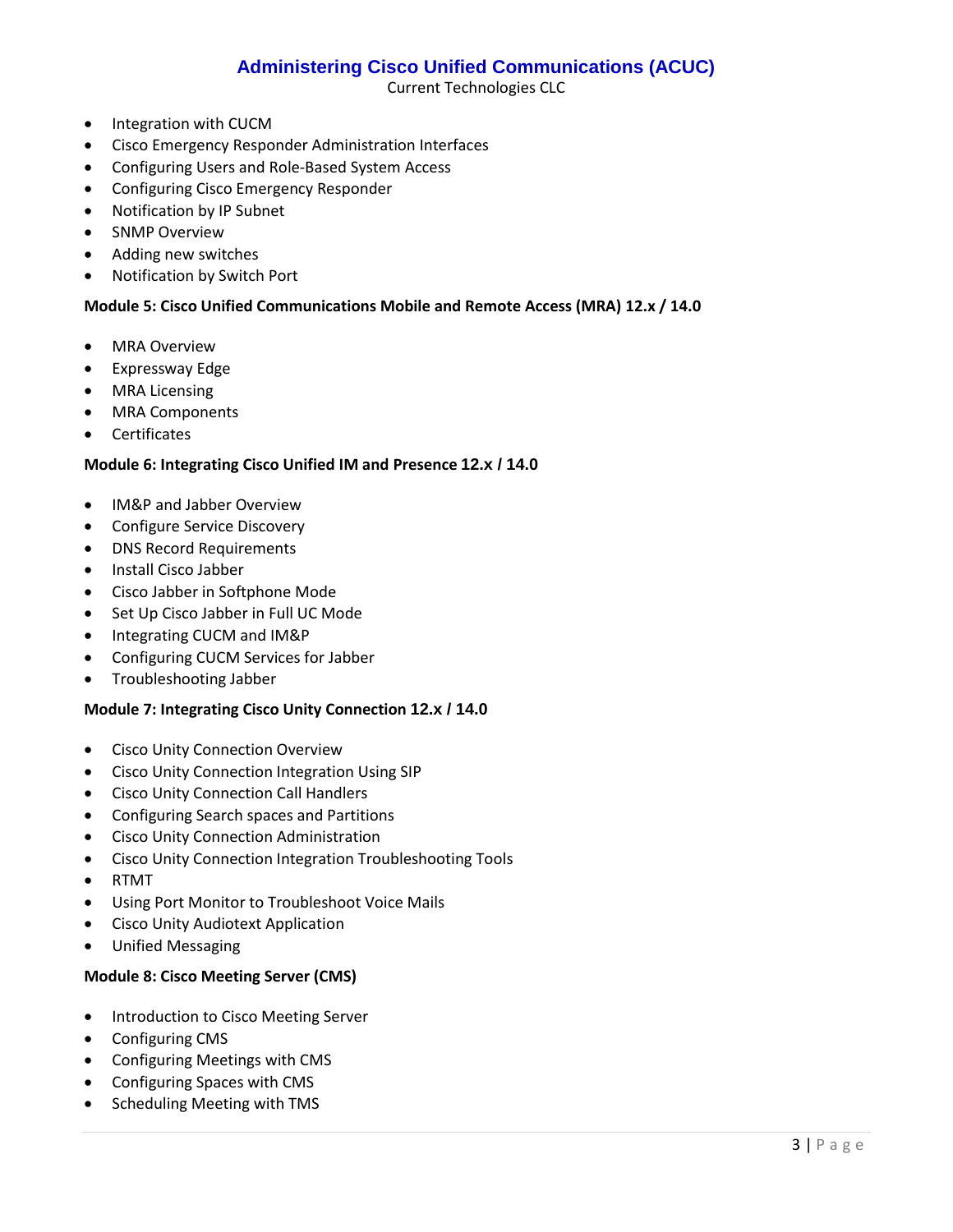Current Technologies CLC

#### **Module 9: Cisco UCCX**

- Cisco Unified Contact Center Express Overview
- Cisco Unified Contact Center Express Administration
- Agents
- Skills
- Queues
- Basic Scripting (Overview)
- **•** Finesse
- Reporting
- CUIC

### **Module 10: Cisco Paging Server (InformaCast)**

- InformaCast Overview
- InformaCast Administration
- IP Phone Paging
- Analog Paging
- Multicast Requirements
- Using InformaCast

#### **Module 11: Troubleshooting**

- Using Troubleshooting Methodology
- Analyze the Troubleshooting Process
- **•** Troubleshooting Methodology in Complex Environments
- Define the Problem
- **Gather Facts**
- Consider Possibilities
- Create an Action Plan
- Implement an Action Plan
- Observe Results
- Restart the Problem-Solving Process
- Document Facts
- Using Troubleshooting and Monitoring Tools
- Cisco Unified Serviceability
- Cisco Unified RTMT Performance Monitor and Data Logging
- Trace File Collection
- Troubleshooting Common Gateway and Endpoint Registration Issues
- IP Phone Initialization
- Common DHCP-Related and TFTP-Related Issues
- Using Ping to Cisco IP Phones
- Cisco Unified IP Phone Status Messages
- Cisco Unified IP Phone Network Configuration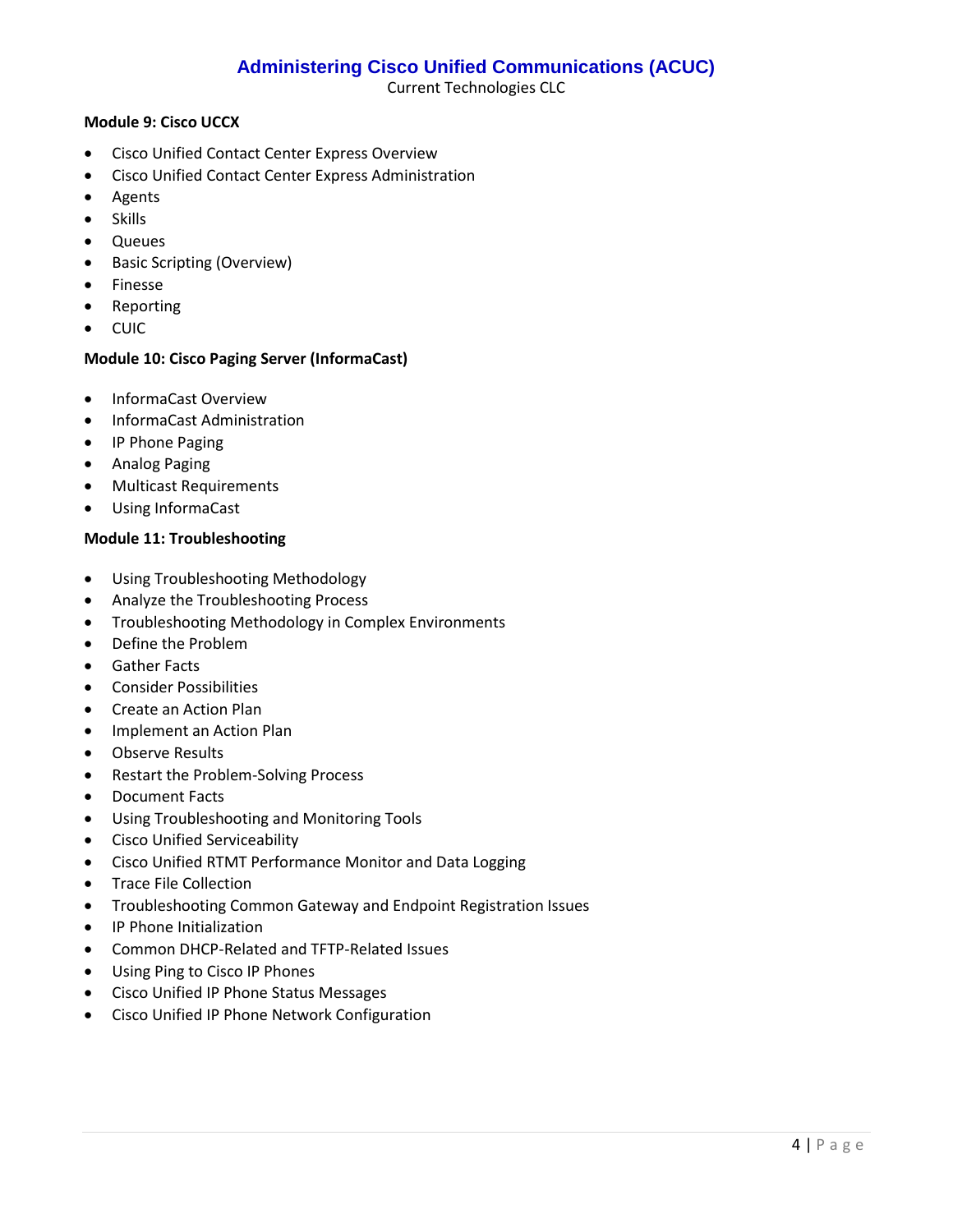Current Technologies CLC

## **LAB OUTLINE**

### **CUCM Labs**

- Smart Licensing
- Registering Phones and Configuring End Users
- Configure Partitions and CSS for Accessing Directory Numbers
- Implementing Call Coverage
- Implement Inbound and Outbound PSTN Calling Using SIP Gateways
- Add an SIP Gateway in Cisco Unified Communications Manager
- Implementing Annunciators and MOH
- Implement Annunciator and MOH
- Implementing Conference Bridges
- Implement Cisco Unified Communications Manager Conference Bridge Media Resources

#### **Unity Connection Labs**

- Integrating Cisco Unity Connection with Cisco Unified Communications Manager
- Change the Phone for the next section
- Configure Cisco Unified Communications Manager for a SIP Integration
- Discover Call Routing in Cisco Unity Connection
- Configuring Cisco Unity Connection Users
- Modularize and Automate User Creation
- Access User Pages and Web Inbox
- Manage User Greetings
- Mailbox Quotas and Message Aging
- Configuring Cisco Unity Connection System Settings
- Integrate Cisco Unity Connection with the LDAP Server
- Import Users from the Cisco Unified Communications Manager
- **•** Test Voice Messaging Behavior
- Implementing Cisco Unity Connection Call Management
- Configuring Cisco Unified Messaging
- Enable Integrated Messaging
- Monitor a SIP Call Flow

#### **Cisco Unified Communications IM and Presence (IMP) 12.x / 14.0**

- Integrate Cisco Unified Communications IM and Presence with Cisco Unified Communications Manager
- Set Up Cisco Unified Communications Manager for Presence Integration
- Set Up Cisco Unified Communications IM and Presence
- Configure Service Discovery
- Configure Cisco Unified Communications IM and Presence Features and Implement Cisco Jabber
- Set Up Cisco Jabber in Full UC Mode
- You verified that video calls and desktop sharing were successfully tested
- Enable Voice Messaging in Cisco Jabber
- Configure LDAP and UDS Directory Access